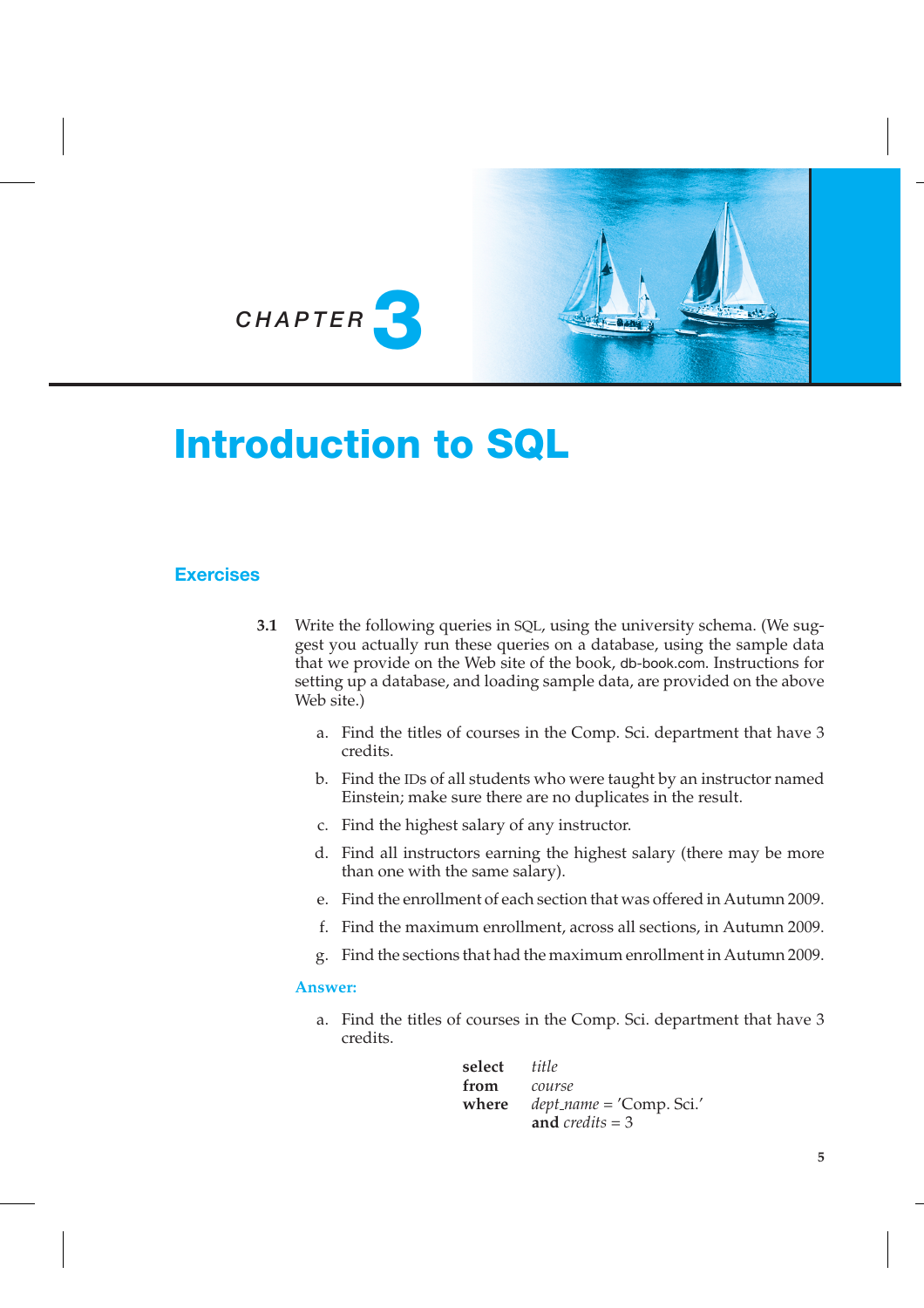b. Find the IDs of all students who were taught by an instructor named Einstein; make sure there are no duplicates in the result. This query can be answered in several different ways. One way is as follows.

| select | distinct student.ID                        |  |
|--------|--------------------------------------------|--|
| from   | $(student\,join\, takes\,using(ID))$       |  |
|        | join (instructor join teaches $using(ID))$ |  |
|        | using(course_id, sec_id, semester, year)   |  |
| where  | $instructor.name = 'Einstein'$             |  |

As an alternative to th **join .. using** syntax above the query can be written by enumerating relations in the **from** clause, and adding the corresponding join predicates on *ID*, *course id*,*section id*,*semester*, and *year* to the **where** clause.

Note that using natural join in place of **join .. using** would result in equating student *ID* with instructor *ID*, which is incorrect.

c. Find the highest salary of any instructor.

**select max**(*salary*) **from** *instructor*

d. Find all instructors earning the highest salary (there may be more than one with the same salary).

| select ID, name                                       |
|-------------------------------------------------------|
| from <i>instructor</i>                                |
| where $salary = (select max(salary) from instructor)$ |

e. Find the enrollment of each section that was offered in Autumn 2009. One way of writing the query is as follows.

| select | <i>course_id, sec_id, count(ID)</i> |
|--------|-------------------------------------|
| from   | section natural join takes          |
| where  | $semester = 'Autumn'$               |
| and    | $year = 2009$                       |
|        | group by course_id, sec_id          |

Note that if a section does not have any students taking it, it would not appear in the result. One way of ensuring such a section appears with a count of 0 is to replace **natural join** by the **natural left outer join** operation, covered later in Chapter 4. Another way is to use a subquery in the **select** clause, as follows.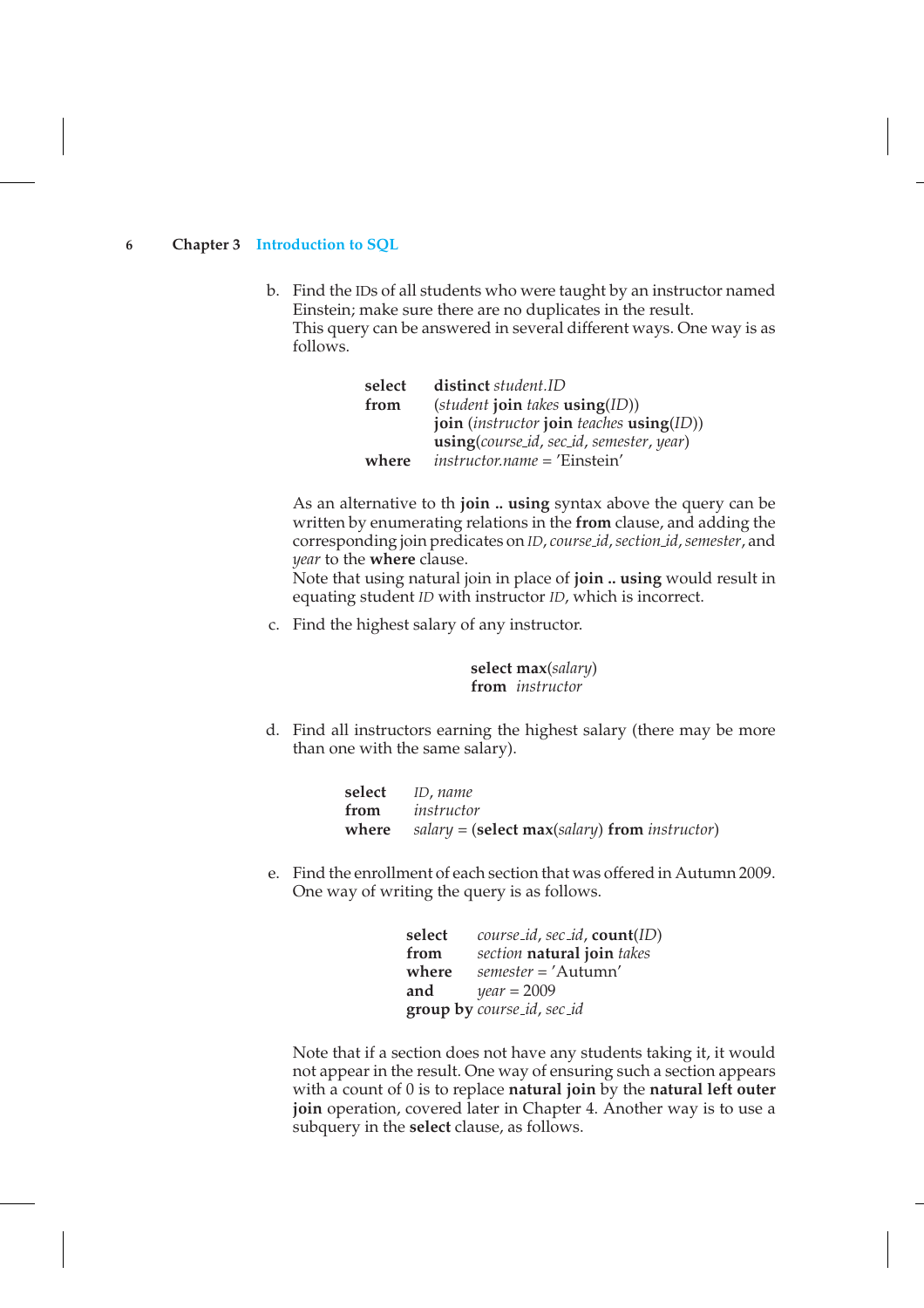```
select course id, sec id,
        (select count(ID)
        from takes
        where takes.year = section.year
               and takes.semester = section.semester
               and takes.course id = section.course id
               and takes.section id = section.section id)
        from section
where semester = 'Autumn'
and year = 2009
```
Note that if the result of the subquery is empty, the aggregate function **count** returns a value of 0.

f. Find the maximum enrollment, across all sections, in Autumn 2009. One way of writing this query is as follows:

```
select max(enrollment)
from (select count(ID) as enrollment
      from section natural join takes
      where semester = 'Autumn'
      and year = 2009
      group by course id, sec id)
```
As an alternative to using a nested subquery in the **from** clause, it is possible to use a **with** clause, as illustrated in the answer to the next part of this question.

A subtle issue in the above query is that if no section had any enrollment, the answer would be empty, not 0. We can use the alternative using a subquery, from the previous part of this question, to ensure the count is  $\overline{0}$  in this case.

g. Find the sections that had the maximum enrollment in Autumn 2009. The following answer uses a **with** clause to create a temporary view, simplifying the query.

|                          | with sec_enrollment as (                                           |  |
|--------------------------|--------------------------------------------------------------------|--|
|                          | <b>select</b> course_id, sec_id, <b>count</b> (ID) as enrollment   |  |
|                          | from section natural join takes                                    |  |
|                          | where $semester = 'Autumn'$                                        |  |
| and                      | $year = 2009$                                                      |  |
|                          | group by course_id, sec_id)                                        |  |
| select course_id, sec_id |                                                                    |  |
| from sec_enrollment      |                                                                    |  |
|                          | where $enrollment = (select max(enrollment) from sec\_enrollment)$ |  |

It is also possible to write the query without the **with** clause, but the subquery to find enrollment would get repeated twice in the query.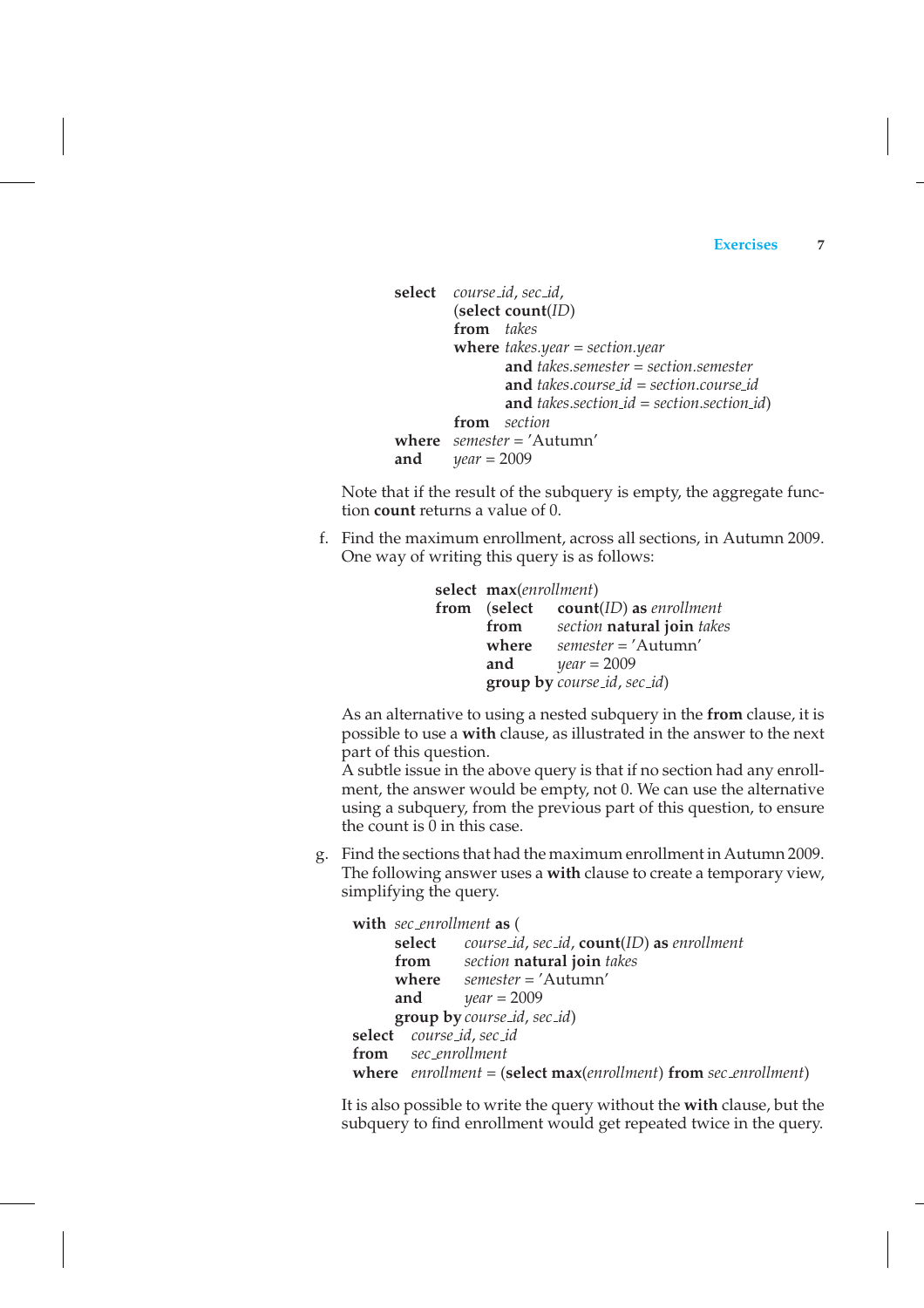**3.2** Suppose you are given a relation *grade points*(*grade*, *points*), which provides a conversion from letter grades in the *takes* relation to numeric scores; for example an "A" grade could be specified to correspond to 4 points, an "A−" to 3.7 points, a "B+" to 3.3 points, a "B" to 3 points, and so on. The grade points earned by a student for a course offering (section) is defined as the number of credits for the course multiplied by the numeric points for the grade that the student received.

Given the above relation, and our university schema, write each of the following queries in SQL. You can assume for simplicity that no *takes* tuple has the *null* value for *grade*.

- a. Find the total grade-points earned by the student with ID 12345, across all courses taken by the student.
- b. Find the grade-point average (*GPA*) for the above student, that is, the total grade-points divided by the total credits for the associated courses.
- c. Find the ID and the grade-point average of every student.

#### **Answer:**

a. Find the total grade-points earned by the student with ID 12345, across all courses taken by the student.

```
select sum(credits * points)
from (takes natural join course) natural join grade points
whereID = '12345'
```
One problem with the above query is that if the student has not taken any course, the result would not have any tuples, whereas we would expect to get 0 as the answer. One way of fixing this problem is to use the **natural left outer join** operation, which we study later in Chapter 4. Another way to ensure that we get 0 as the answer, is to the following query:

|                    | (select sum(credits * points)                                   |
|--------------------|-----------------------------------------------------------------|
|                    | from (takes natural join course) natural join grade_points      |
|                    | where $ID = '12345')$                                           |
| union              |                                                                 |
| $\delta$ (select 0 |                                                                 |
|                    | from student                                                    |
|                    | where $takes.ID = '12345'$ and                                  |
|                    | not exists (select $*$ from takes where takes.ID = $(12345')$ ) |

As usual, specifying join conditions can be specified in the **where** clause instead of using the **natural join** operation or the **join .. using** operation.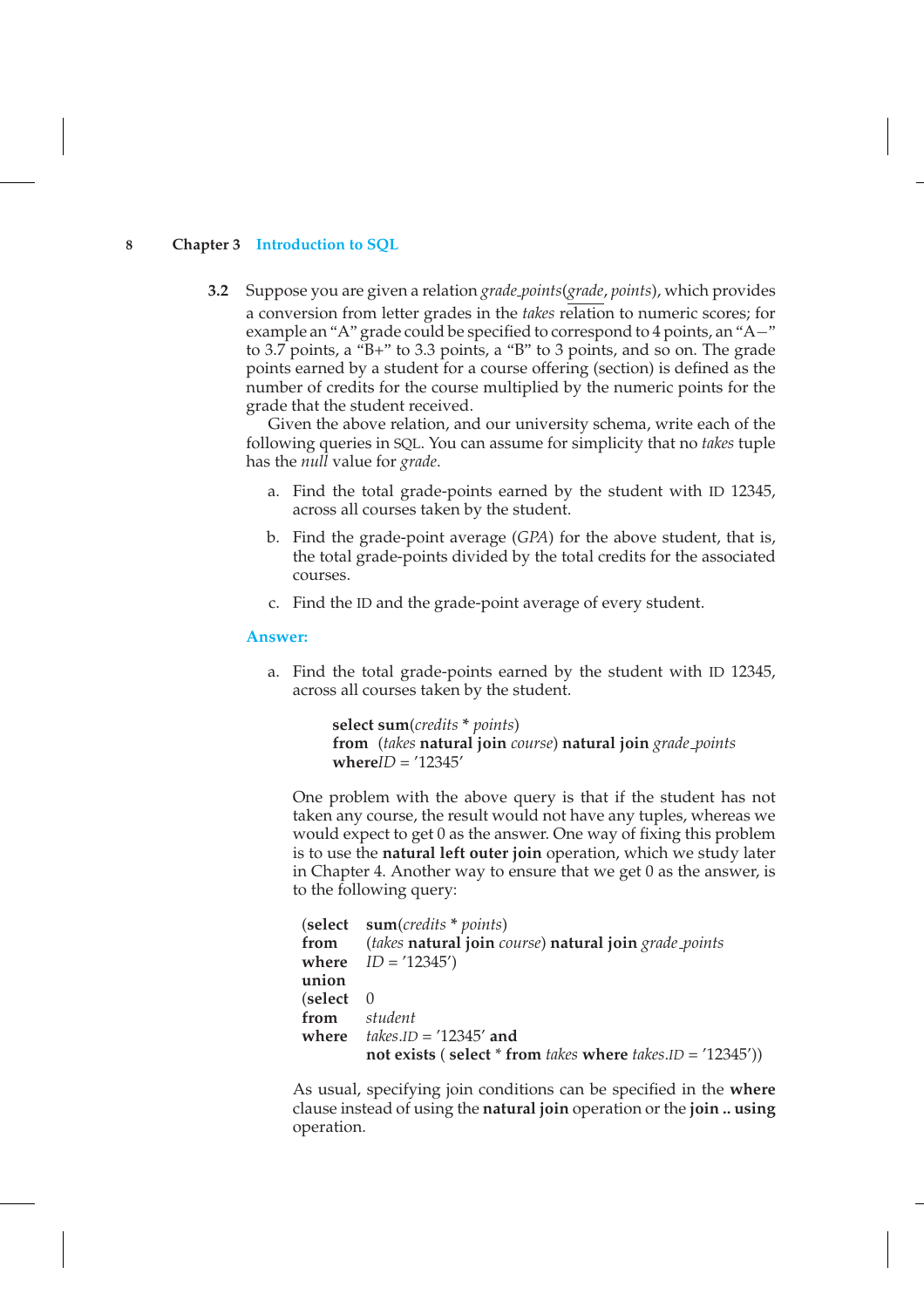b. Find the grade-point average (*GPA*) for the above student, that is, the total grade-points divided by the total credits for the associated courses.

> **select sum**(*credits* **\*** *points*)/**sum**(*credits*) **as** *GPA* **from** (*takes* **natural join** *course*) **natural join** *grade points* **where** *ID* = '12345'

As before, a student who has not taken any course would not appear in the above result; we can ensure that such a student appears in the result by using the modified query from the previous part of this question. However, an additional issue in this case is that the sum of credits would also be 0, resulting in a divide by zero condition. In fact, the only meaningful way of defining the *GPA* in this case is to define it as *null*. We can ensure that such a student appears in the result with a null *GPA* by adding the following **union** clause to the above query.

```
union
```

```
(select null as GPA
from student
where takes.ID = '12345' and
       not exists ( select * from takes where takes.ID = '12345'))
```
Other ways of ensuring the above are discussed later in the solution to Exercise 4.5.

c. Find the ID and the grade-point average of every student.

**select** *ID*, **sum**(*credits* **\*** *points*)/**sum**(*credits*) **as** *GPA* **from** (*takes* **natural join** *course*) **natural join** *grade points* **group by** *ID*

Again, to handle students who have not taken any course, we would have to add the following **union** clause:

**union** (**select** *ID*, *null* **as** *GPA* **from** *student* **where not exists** ( **select** \* **from** *takes* **where** *takes*.*ID* = *student*.*ID*))

#### **3.3**

- **3.4** Write the following inserts, deletes or updates in SQL, using the university schema.
	- a. Increase the salary of each instructor in the Comp. Sci. department by 10%.
	- b. Delete all courses that have never been offered (that is, do not occur in the *section* relation).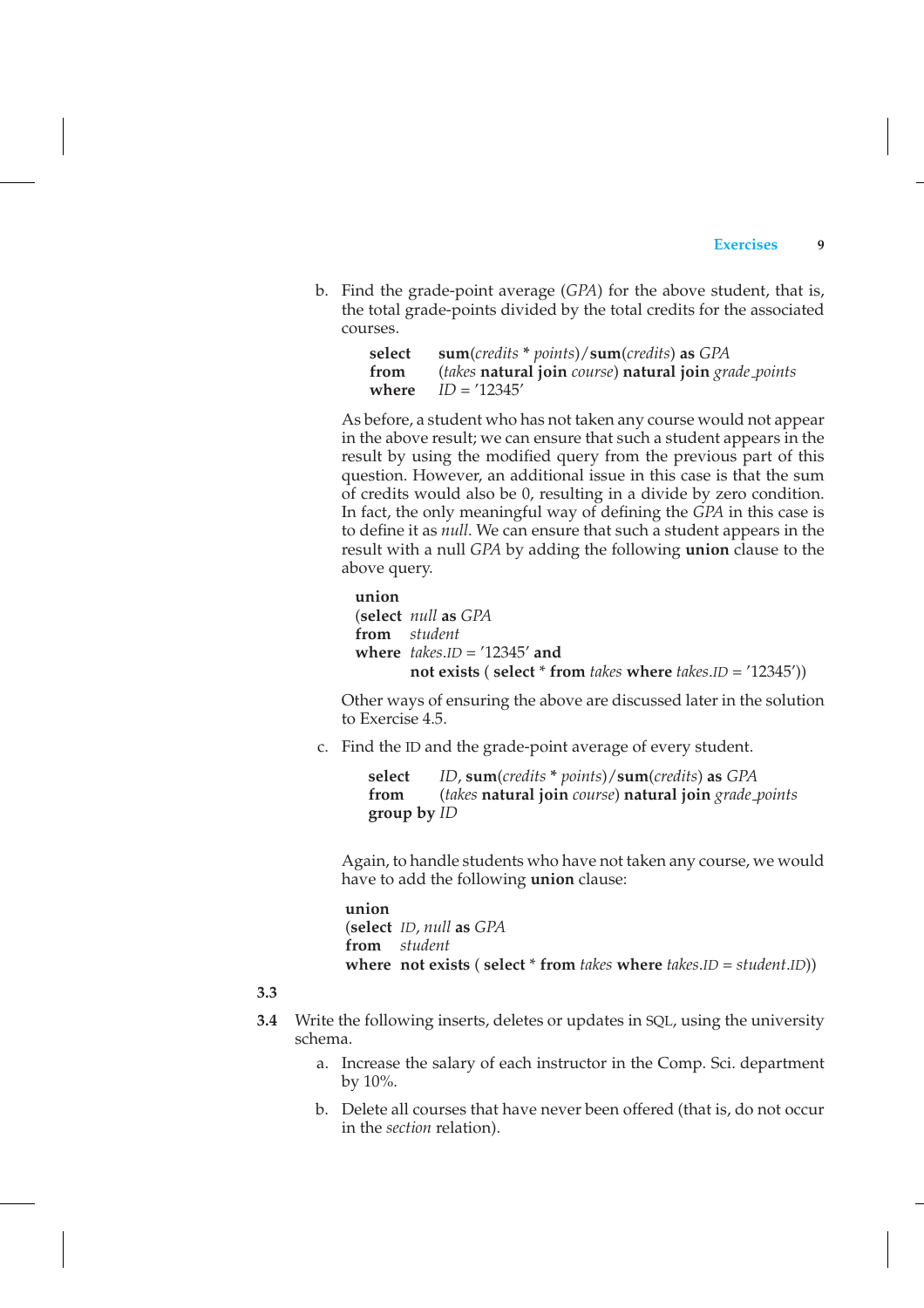c. Insert every student whose *tot cred* attribute is greater than 100 as an instructor in the same department, with a salary of \$10,000.

#### **Answer:**

a. Increase the salary of each instructor in the Comp. Sci. department by 10%.

> **update** *instructor* **set**  $salary = salary * 1.10$ **where** *dept name* = 'Comp. Sci.'

b. Delete all courses that have never been offered (that is, do not occur in the *section* relation).

> **delete from** *course* **where** *course id* **not in** (**select** *course id* **from** *section*)

c. Insert every student whose *tot cred* attribute is greater than 100 as an instructor in the same department, with a salary of \$10,000.

> **insert into** *instructor* **select** *ID*, *name*, *dept name*, 10000 **from** *student* **where** *tot cred* > 100

- **3.5** Consider the insurance database of Figure **??**, where the primary keys are underlined. Construct the following SQL queries for this relational database.
	- a. Find the total number of people who owned cars that were involved in accidents in 1989.
	- b. Add a new accident to the database; assume any values for required attributes.
	- c. Delete the Mazda belonging to "John Smith".

**Answer:** Note: The *participated* relation relates drivers, cars, and accidents.

a. Find the total number of people who owned cars that were involved in accidents in 1989.

Note: this is not the same as the total number of accidents in 1989. We must count people with several accidents only once.

| select | count (distinct <i>name</i> )                               |
|--------|-------------------------------------------------------------|
| from   | accident, participated, person                              |
| where  | $accident.report_number = participateInumber$               |
| and    | $participated.driver_id = person.driver_id$                 |
| and    | <i>date</i> between date '1989-00-00' and date '1989-12-31' |
|        |                                                             |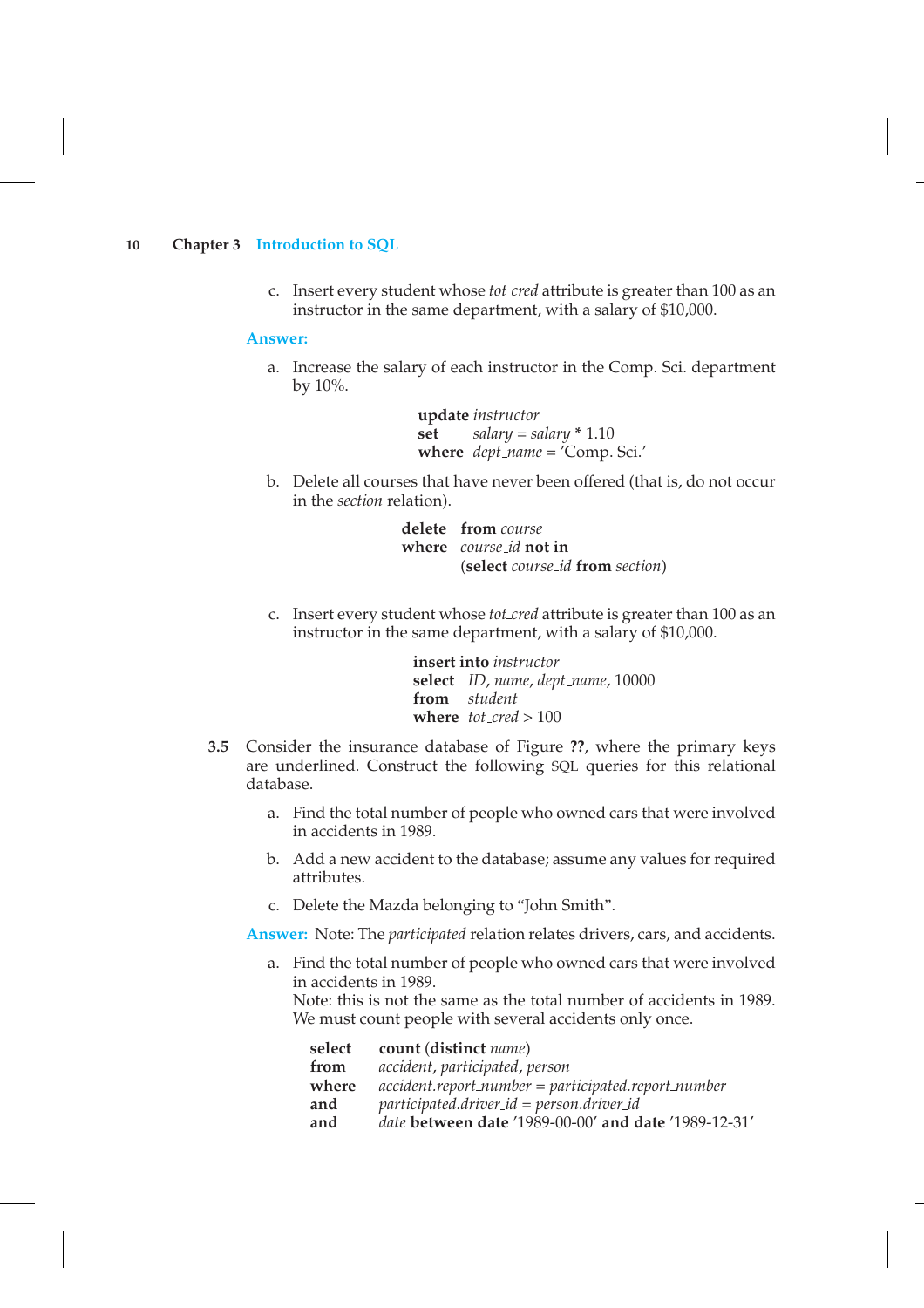*person* (*driver id*, *name*, *address*) *car* (*license*, *model*, *year*) *accident* (*report number*, *date*, *location*) *owns* (*driver id*, *license*) *participated* (*driver id*, *car*, *report number*, *damage amount*)

**Figure ??**. Insurance database.

b. Add a new accident to the database; assume any values for required attributes.

We assume the driver was "Jones," although it could be someone else. Also, we assume "Jones" owns one Toyota. First we must find the license of the given car. Then the *participated* and *accident*relations must be updated in order to both record the accident and tie it to the given car. We assume values "Berkeley" for *location*, '2001-09-01' for date and *date*, 4007 for *report number* and 3000 for damage amount.

**insert into** *accident* **values** (4007, '2001-09-01', 'Berkeley')

**insert into** *participated* **select** *o.driver id*, *c.license*, 4007, 3000 **from** *person p*, *owns o*, *car c* **where** *p.name* = 'Jones' **and** *p.driver id* = *o.driver id* **and** *o.license* = *c.license* **and** *c.model* = 'Toyota'

c. Delete the Mazda belonging to "John Smith".

Since *model* is not a key of the *car* relation, we can either assume that only one of John Smith's cars is a Mazda, or delete all of John Smith's Mazdas (the query is the same). Again assume *name* is a key for *person*.

**delete** *car* **where** *model* = 'Mazda' **and** *license* **in** (**select** *license* **from** *person p*, *owns o* **where** *p.name* = 'John Smith' **and** *p.driver id* = *o.driver id*)

Note: The *owns*, *accident* and *participated* records associated with the Mazda still exist.

- **3.6** Suppose that we have a relation *marks*(ID, *score*) and we wish to assign grades to students based on the score as follows: grade *F* if *score* < 40, grade *C* if  $40 \leq score \leq 60$ , grade *B* if  $60 \leq score \leq 80$ , and grade *A* if  $80 \leq$ *score*. Write SQL queries to do the following:
	- a. Display the grade for each student, based on the *marks* relation.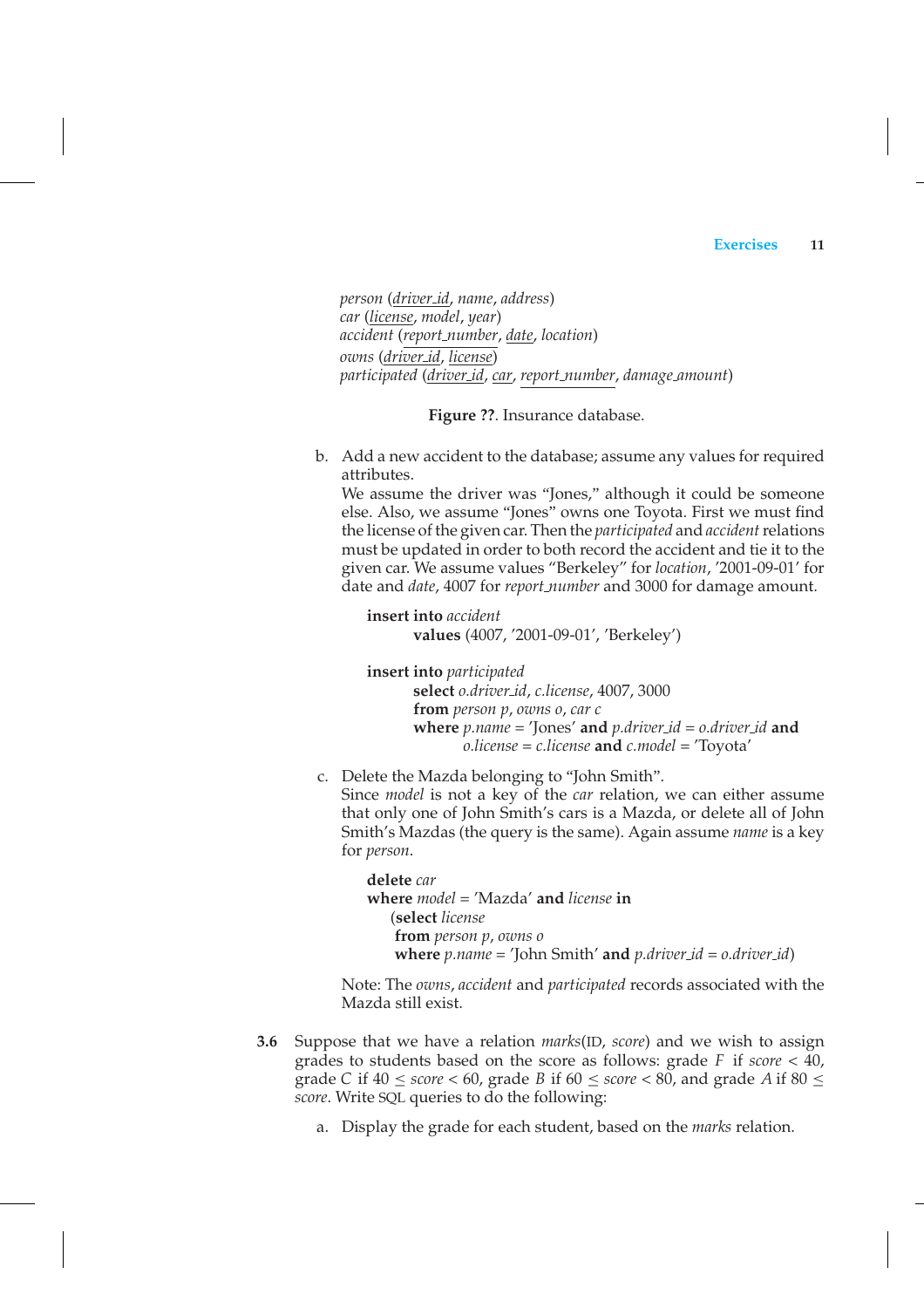b. Find the number of students with each grade.

**Answer:**

a. Display the grade for each student, based on the *marks* relation.

```
select ID,
      case
          when score < 40 then 'F'
          when score < 60 then 'C'
          when score < 80 then 'B'
          else 'A'
      end
from marks
```
b. Find the number of students with each grade.

```
with grades as
(
select ID,
          case
              when score < 40 then 'F'
              when score < 60 then 'C'
              when score < 80 then 'B'
              else 'A'
          end as grade
from marks
)<br>select
          select grade, count(ID)
from grades
group by grade
```
As an alternative, the **with** clause can be removed, and instead the definition of *grades* can be made a subquery of the main query.

**3.7** The SQL **like** operator is case sensitive, but the lower() function on strings can be used to perform case insensitive matching. To show how, write a query that finds departments whose names contain the string "sci" as a substring, regardless of the case. **Answer:**

> **select** *dept name* **from** *department* **where lower**(*dept name*) **like** '%sci%'

**3.8** Consider the SQL query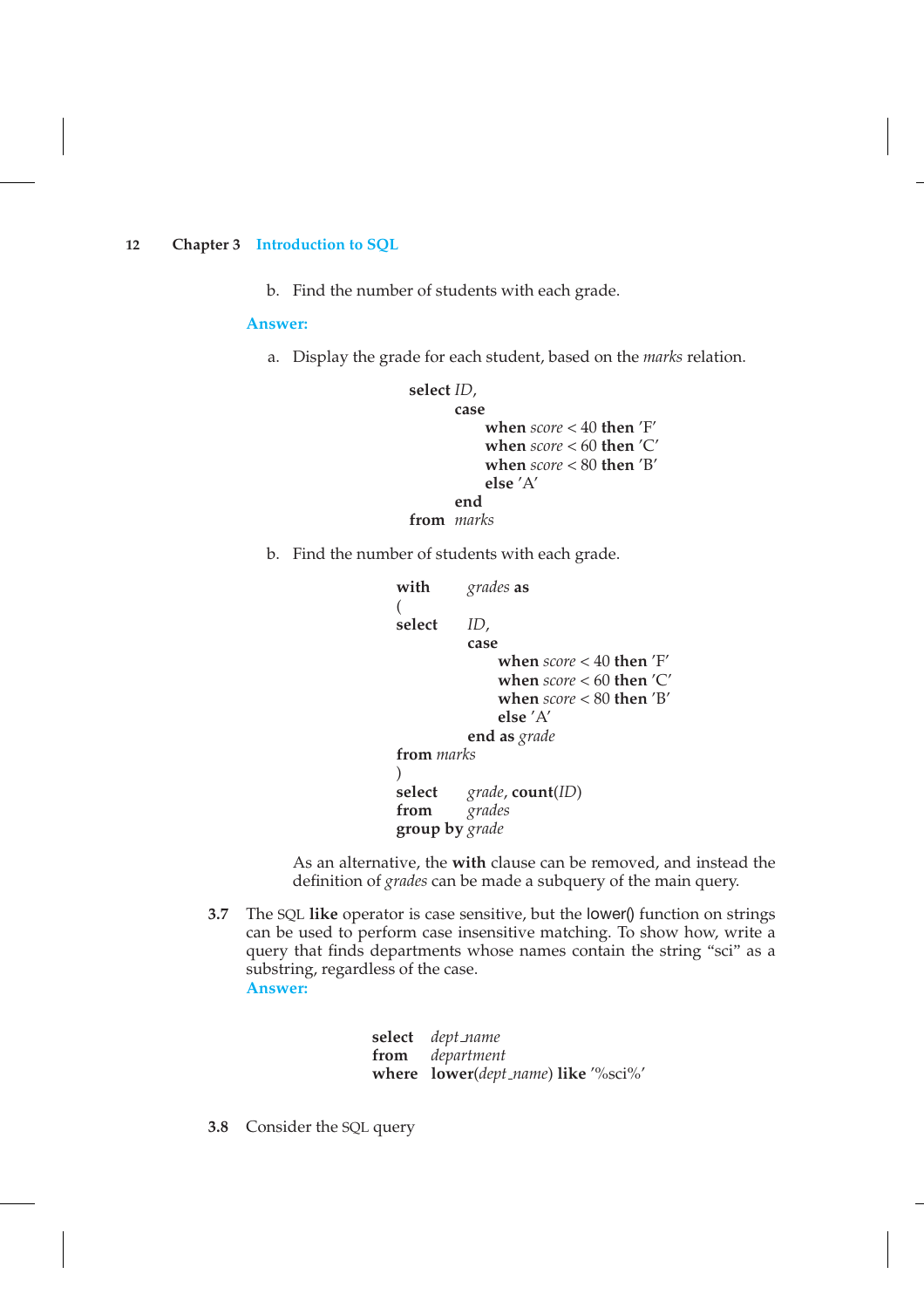*branch*(*branch name*, *branch city, assets*) *customer* (*customer name*, *customer street, customer city*) *loan* (*loan number*, *branch name, amount*) *borrower* (*customer name*, *loan number*) *account* (*account number*, *branch name, balance* ) *depositor* (*customer name*, *account number*)

**Figure 3.1** Banking database for Exercises 3.8 and 3.15.

**select** *p.a*1 **from** *p*, *r*1, *r*2 **where**  $p.a1 = r1.a1$  or  $p.a1 = r2.a1$ 

Under what conditions does the preceding query select values of *p*.*a*1 that are either in *r*1 or in *r*2? Examine carefully the cases where one of *r*1 or *r*2 may be empty.

**Answer:** The query selects those values of *p.a1* that are equal to some value of *r1.a1* or *r2.a1* if and only if both *r1* and *r2* are non-empty. If one or both of *r1* and *r2* are empty, the cartesian product of *p, r1* and *r2* is empty, hence the result of the query is empty. Of course if *p* itself is empty, the result is as expected, i.e. empty.

- **3.9** Consider the bank database of Figure 3.19, where the primary keys are underlined. Construct the following SQL queries for this relational database.
	- a. Find all customers of the bank who have an account but not a loan.
	- b. Find the names of all customers who live on the same street and in the same city as "Smith".
	- c. Find the names of all branches with customers who have an account in the bank and who live in "Harrison".

#### **Answer:**

a. Find all customers of the bank who have an account but not a loan.

(**select** *customer name* **from** *depositor*) **except** (**select** *customer name* **from** *borrower*)

The above selects could optionally have **distinct** specified, without changing the result of the query.

b. Find the names of all customers who live on the same street and in the same city as "Smith". One way of writing the query is as follows.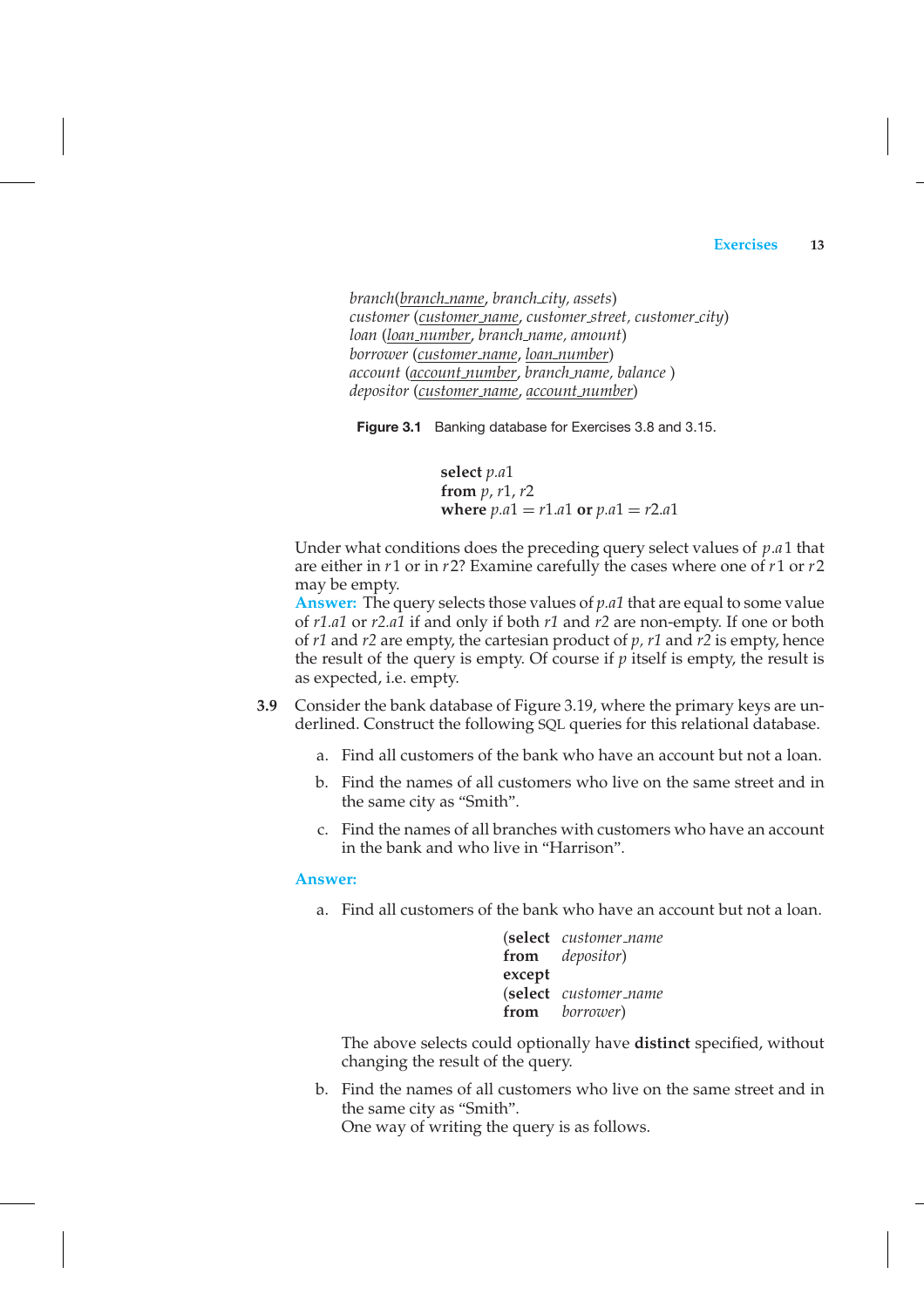**select** *F.customer name* **from** *customer F* **join** *customer S* **using**(*customer street*, *customer city*) **where** *S.customer name* = 'Smith'

The join condition could alternatively be specified in the **where** clause, instead of using bf join .. using.

- c. Find the names of all branches with customers who have an account in the bank and who live in "Harrison".
	- **select distinct** *branch name* **from** *account* **natural join** *depositor* **natural join** *customer* **where** *customer city* = 'Harrison'

As usual, the natural join operation could be replaced by specifying join conditions in the **where** clause.

- **3.10** Consider the employee database of Figure **??**, where the primary keys are underlined. Give an expression in SQL for each of the following queries.
	- a. Find the names and cities of residence of all employees who work for First Bank Corporation.
	- b. Find the names, street addresses, and cities of residence of all employees who work for First Bank Corporation and earn more than \$10,000.
	- c. Find all employees in the database who do not work for First Bank Corporation.
	- d. Find all employees in the database who earn more than each employee of Small Bank Corporation.
	- e. Assume that the companies may be located in several cities. Find all companies located in every city in which Small Bank Corporation is located.
	- f. Find the company that has the most employees.
	- g. Find those companies whose employees earn a higher salary, on average, than the average salary at First Bank Corporation.

#### **Answer:**

*employee* (*employee name*, *street*, *city*) *works* (*employee name*, *company name*, *salary*) *company* (*company name*, *city*) *manages* (*employee name*, *manager name*)

**Figure 3.20**. Employee database.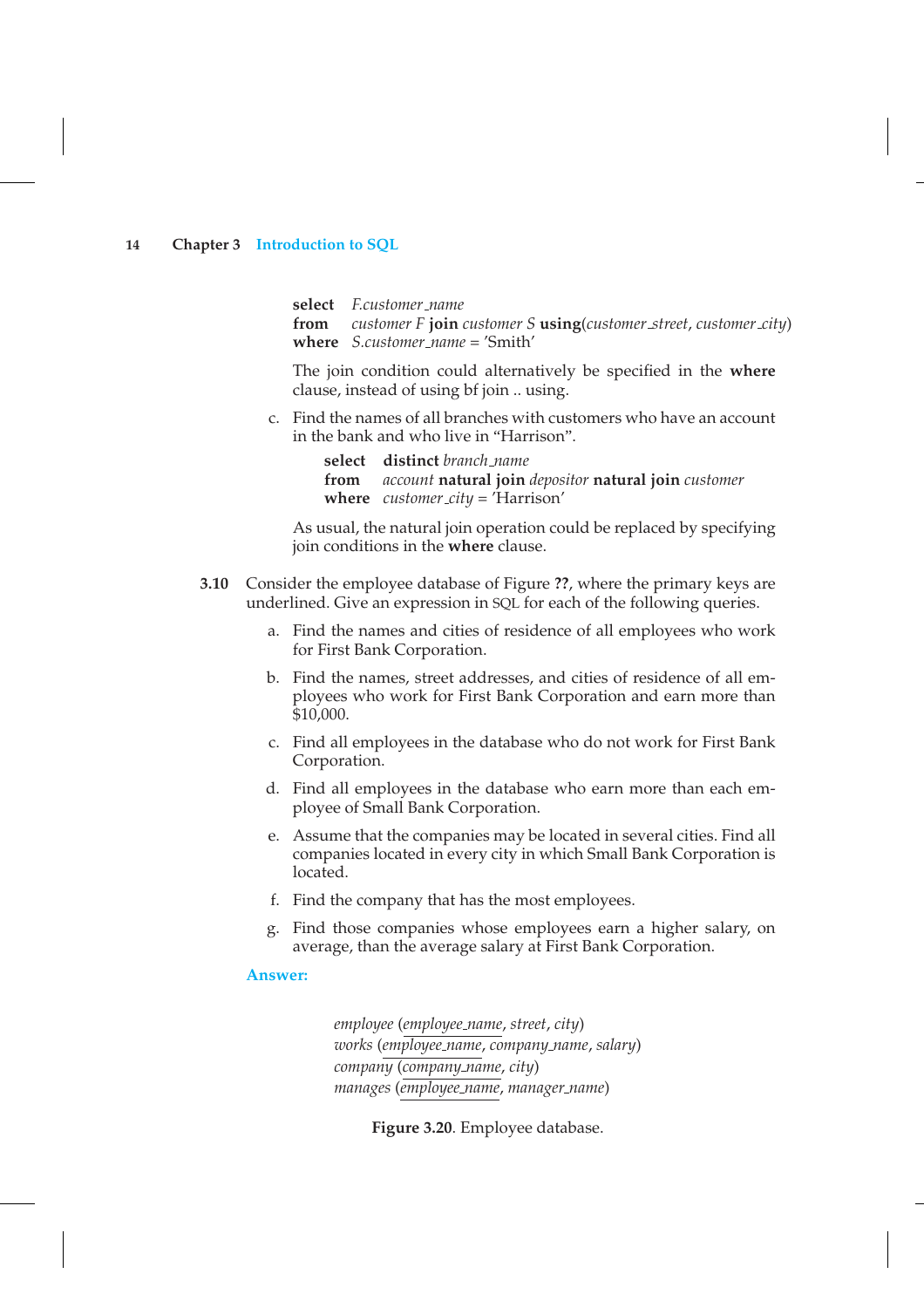a. Find the names and cities of residence of all employees who work for First Bank Corporation.

> **select** *e.employee name*, *city* **from** *employee e*, *works w* **where** *w.company name =* 'First Bank Corporation' **and** *w.employee name = e.employee name*

b. Find the names, street address, and cities of residence of all employees who work for First Bank Corporation and earn more than \$10,000.

If people may work for several companies, the following solution will only list those who earn more than \$10,000 per annum from "First Bank Corporation" alone.

**select** \* **from** *employee* **where** *employee name* **in** (**select** *employee name* **from** *works* **where** *company name* = 'First Bank Corporation' **and** *salary > 10000*)

As in the solution to the previous query, we can use a join to solve this one also.

c. Find all employees in the database who do not work for First Bank Corporation.

The following solution assumes that all people work for exactly one company.

> **select** *employee name* **from** *works* **where**  $company_name \neq 'First Bank Corporation'$

If one allows people to appear in the database (e.g. in *employee*) but not appear in *works*, or if people may have jobs with more than one company, the solution is slightly more complicated.

> **select** *employee name* **from** *employee* **where** *employee name* **not in** (**select** *employee name* **from** *works* **where** *company name* = 'First Bank Corporation')

d. Find all employees in the database who earn more than each employee of Small Bank Corporation.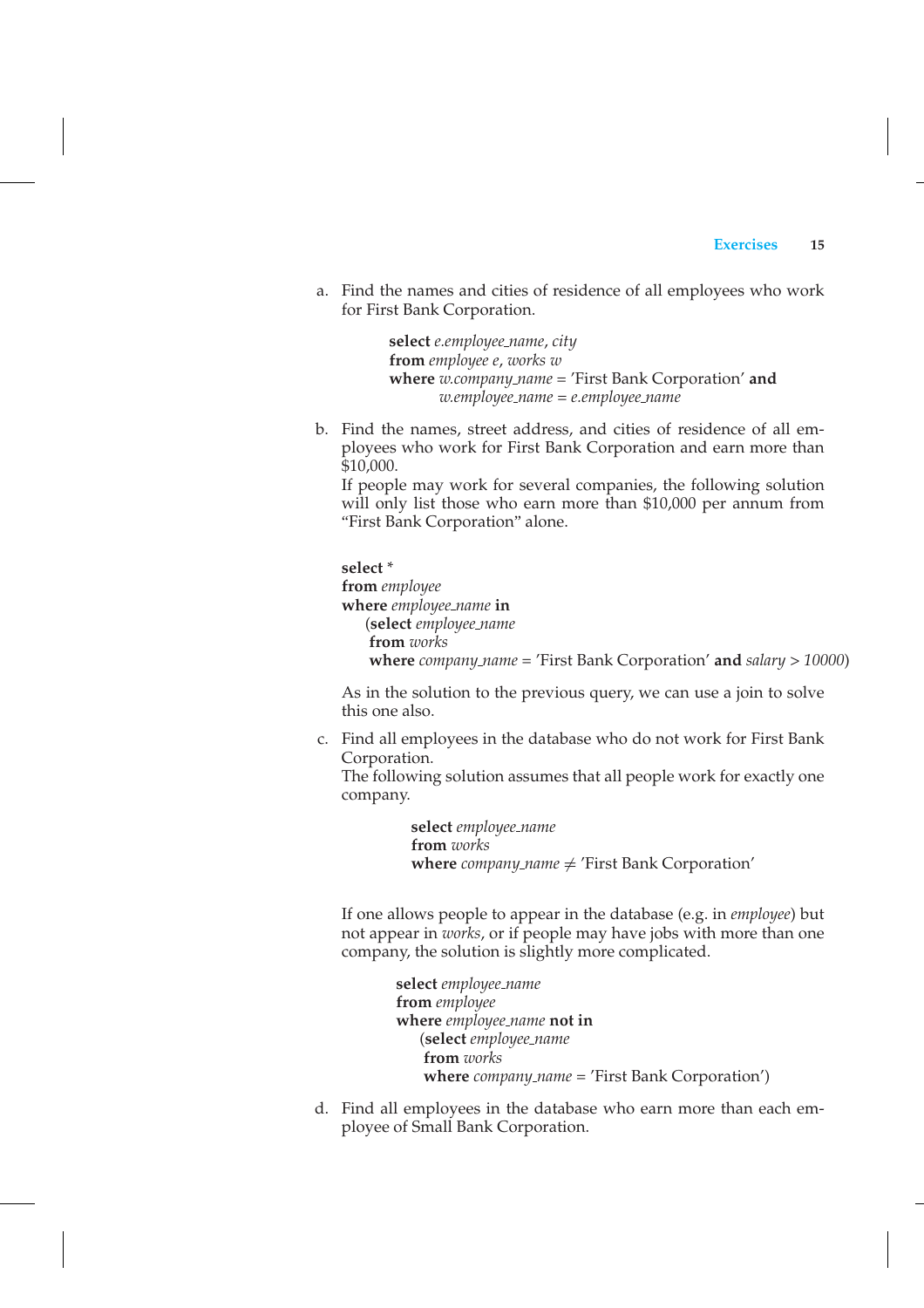The following solution assumes that all people work for at most one company.

**select** *employee name* **from** *works* **where** *salary* > **all** (**select** *salary* **from** *works* **where** *company name* = 'Small Bank Corporation')

If people may work for several companies and we wish to consider the *total* earnings of each person, the problem is more complex. It can be solved by using a nested subquery, but we illustrate below how to solve it using the **with** clause.

```
with emp total salary as
  (select employee name, sum(salary) as total salary
   from works
   group by employee name
  )
select employee name
from emp total salary
where total salary > all
  (select total salary
   from emp total salary, works
   where works.company name = 'Small Bank Corporation' and
          emp total salary.employee name = works.employee name
  )
```
e. Assume that the companies may be located in several cities. Find all companies located in every city in which Small Bank Corporation is located.

The simplest solution uses the **contains** comparison which was included in the original System R Sequel language but is not present in the subsequent SQL versions.

```
select T.company name
from company T
where (select R.city
       from company R
       where R.company name = T.company name)
    contains
      (select S.city
       from company S
       where S.company name = 'Small Bank Corporation')
```
Below is a solution using standard SQL.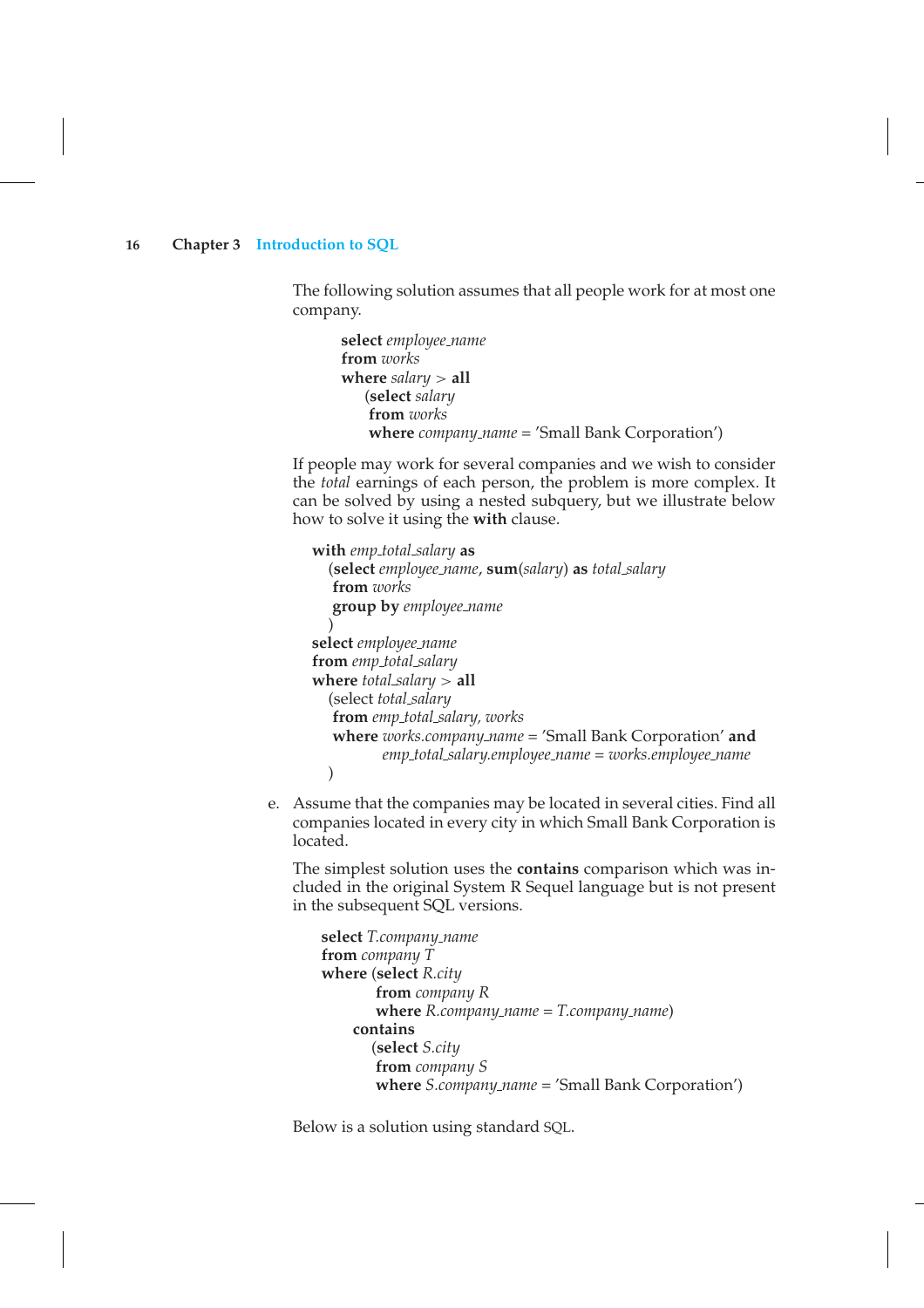**select** *S.company name* **from** *company S* **where not exists** ((**select** *city* **from** *company* **where** *company name* = 'Small Bank Corporation') **except** (**select** *city* **from** *company T* **where** *S.company name = T.company name*))

f. Find the company that has the most employees.

**select** *company name* **from** *works* **group by** *company name* **having count** (**distinct** *employee name*) >= **all** (**select count** (**distinct** *employee name*) **from** *works* **group by** *company name*)

g. Find those companies whose employees earn a higher salary, on average, than the average salary at First Bank Corporation.

**select** *company name* **from** *works* **group by** *company name* **having avg** (*salary*) > (**select avg** (*salary*) **from** *works* **where** *company name* = 'First Bank Corporation')

- **3.11** Consider the relational database of Figure **??**. Give an expression in SQL for each of the following queries.
	- a. Modify the database so that Jones now lives in Newtown.
	- b. Give all managers of First Bank Corporation a 10 percent raise unless the salary becomes greater than \$100,000; in such cases, give only a 3 percent raise.

**Answer:**

a. Modify the database so that Jones now lives in Newtown.

The solution assumes that each person has only one tuple in the *employee* relation.

> **update** *employee* **set** *city* = 'Newton' **where** *person name* = 'Jones'